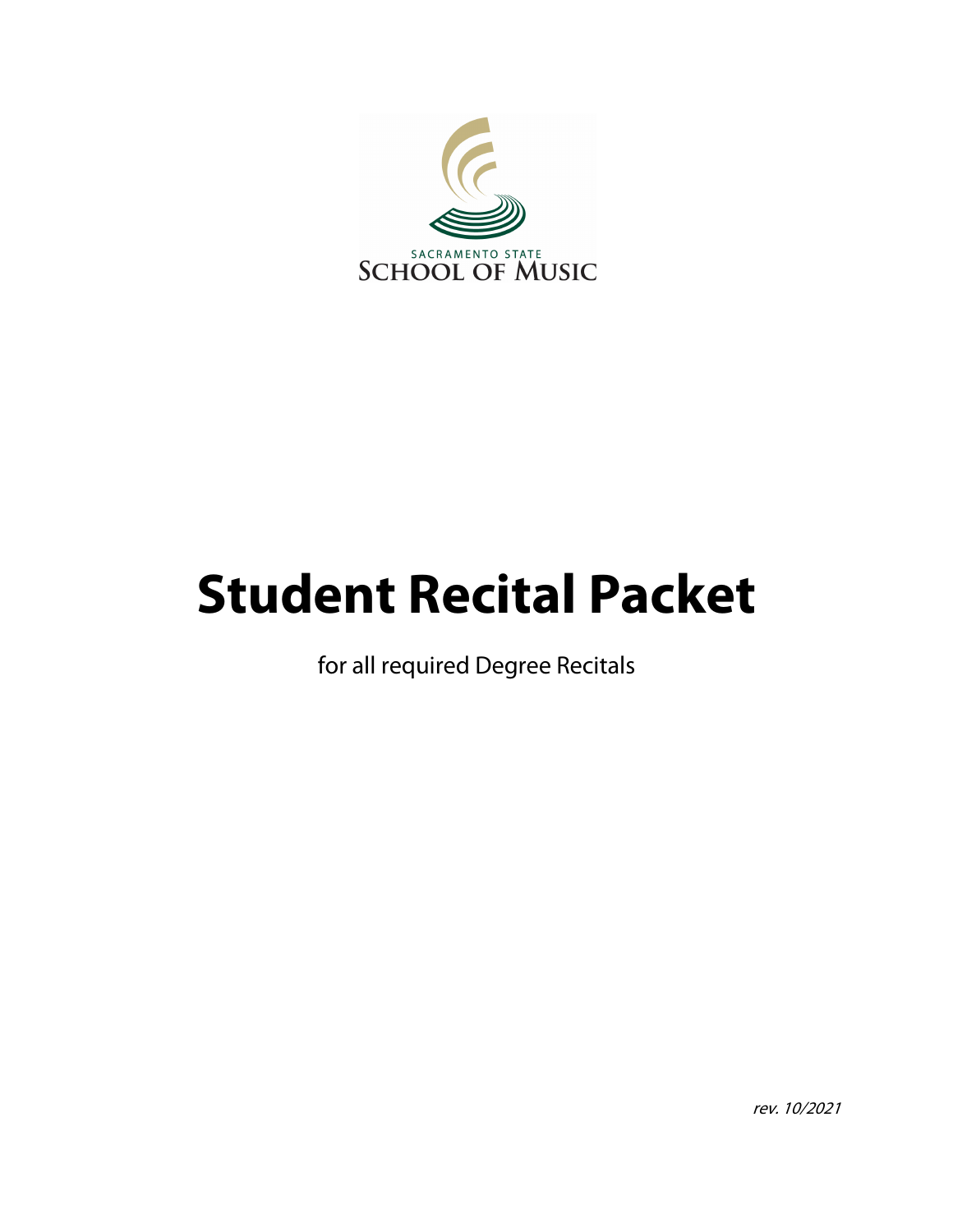IMPORTANT! Please read all information in this packet thoroughly and carefully. For additional questions, please email Glenn Disney at: *gdisney@csus.edu* 

# **ELIGIBILITY**

## **Do not sign up for a recital online if you have not met the eligibility requirements outlined below; your recital date request will be cancelled.**

**Junior recitals (MUSC 175)**: must have achieved junior status in the School of Music, including successful completion of at least MUSC 3, 9, 10A, 10B, 11C, 12C, 14d, and at least 18 units of lower division GE coursework (which may overlap with music courses). A recital permission jury must be completed at least three weeks prior to the recital date (consult with your applied faculty).

**Senior recitals (MUSC 185, 185E)**: must have achieved senior status in the School of Music, which includes successful completion of ALL required lower division major courses and at least 6 units of core upper division required Music courses. You must also have achieved senior status academically with the University. Music Ed students are requested (but not required) to do a joint recital, with two students each performing 30-40 minutes. A recital permission jury, if required, must be completed at least three weeks prior to the recital date (consult with your applied faculty).

**Graduate recitals**: students performing their first recital (MUSC 285) must be in at least their second semester of residency and have successfully completed a minimum of 6 units of graduate level coursework, including MUSC 201 (MUSC 201 is not required for Performer's Certificate candidates). Students doing their Culminating Experience (MUSC 500) must have successfully applied for Advancement to Candidacy. A recital permission jury, if required, must be completed at least three weeks prior to the recital date (consult with your applied faculty).

# Recital sign-up information

Starting late April (for fall recitals) or late November (for spring recitals) Sign up for your requested recital date online. Signups are done in priority by recital type (Graduate, Senior, Junior) NOTE: Students may only sign up for ONE degree recital per semester. The sign-up form, specific dates and times to sign up for recitals, and a list of available dates are available on the School of Music Student Resources page at:

# **[www.csus.edu/college/arts-letters/music/student-resources.html](http://www.csus.edu/college/arts-letters/music/student-resources.html)**

If you are using a staff accompanist, make sure that they are available on your chosen date ASAP.

Once you have submitted the online request, it will be reviewed by the Events Manager. You should receive a confirmation email within 2 business days. The confirmation email will be cc'd to your applied instructor and staff accompanist (if applicable). It is not necessary to reply to the confirmation email unless you need to make changes.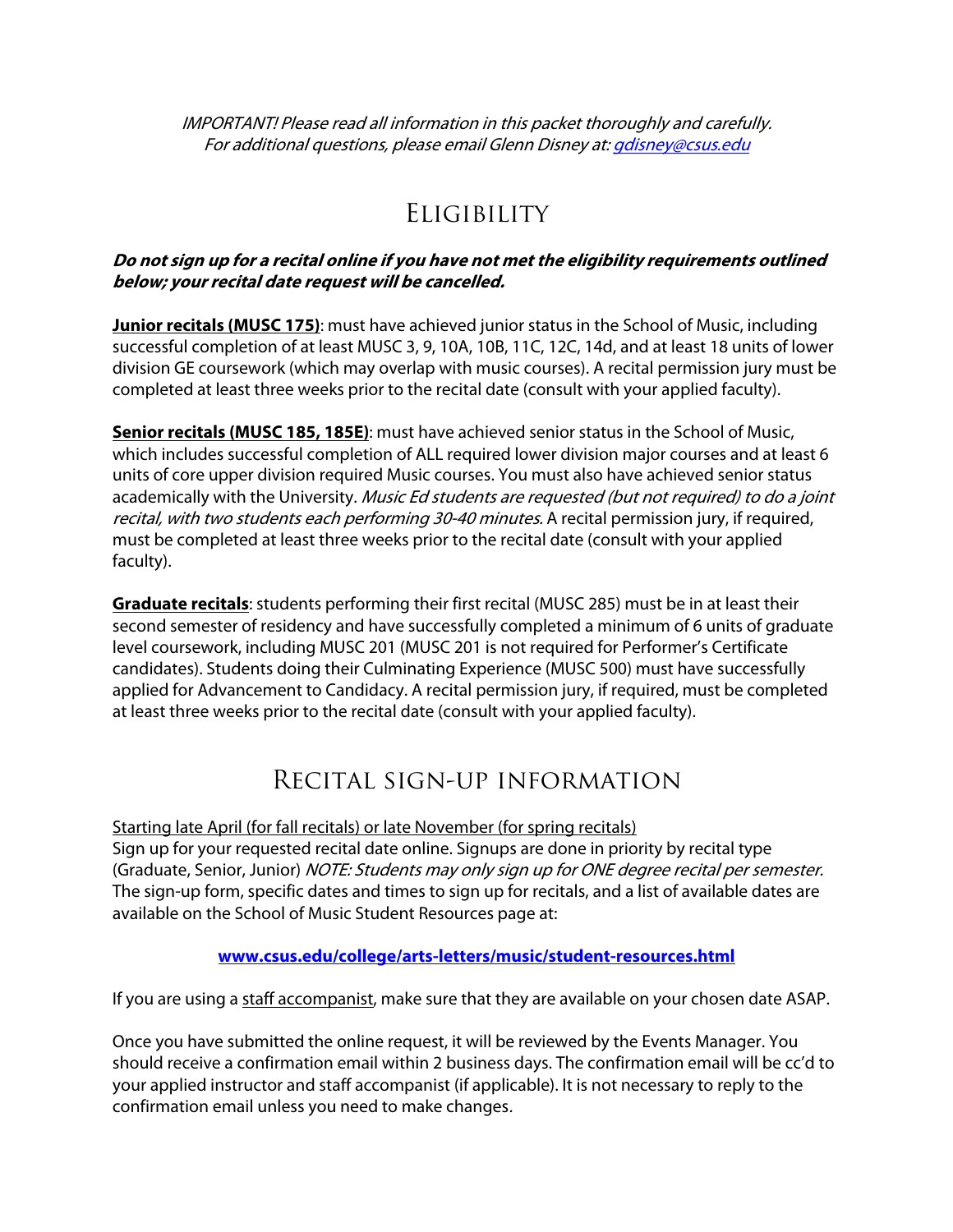**To register for your recital -** Do NOT add the 175, 185, 285, or 500 course through My Sac State/On Base. The department office will add you into the appropriate section based on the information you provide in the recital sign-up form.

#### At the beginning of your recital semester

Re-confirm your recital date with your accompanist and re-confirm your reserved date/room/time with the Events Manager. Check also to make sure that your recital has been added to your course schedule (within the first 2-3 weeks of the semester).

# Additional Information

# **COVID-19 Updates**

For Spring 2022, please note the following guidelines:

- *reasonable social distancing should be maintained at all times*
- *masks should be worn backstage and when entering/exiting the stage, but may be taken* off for performance once you are setup on stage
- *receptions are not currently allowed*

## **Additional performers**

Additional Sac State students may be used in recitals to accompany the student giving the recital or in chamber works, however they may not perform their own solo works, unless they are a current School of Music student and have completed their own degree recital sign-up online (i.e. for BMUE joint recitals, for example). Additional performers who are NOT current Sac State faculty, staff, or students must be entered as a University Volunteer. Info on this process is on the School of Music Community Info page: [www.csus.edu/college/arts-letters/music/community-info.html](http://www.csus.edu/college/arts-letters/music/community-info.html)

# **Advertising**

You may create your own flyers to publicize your recital. Flyers may be posted on appropriate bulletin boards within Capistrano Hall. Flyers should not be posted on doors or walls. Flyers should be no larger than 8.5"X11". Flyers which are inappropriate in nature or posted inappropriately will be removed without notice.

You may also submit your flyer for posting in the electronic display board in the lobby, by emailing it to: *gdisney@csus.edu. Note: Flyers may be posted in the electronic display up to two* weeks prior to your recital. Your event will also be posted on our public (Trumba) calendar, accessible via the School of Music website. If you would like to submit a photo for this posting, email it to: [gdisney@csus.edu](mailto:gdisney@csus.edu?subject=Recital photo)

#### **Audio/Visual equipment and Recording/Livestreaming**

If your recital requires audio-visual equipment (i.e. CD playback, projectors, amplification or microphones, etc.), or if you would like it to be recorded and livestreamed on our Facebook page, a Recital AV Request must be submitted online. **This must be submitted 3-4 weeks prior to your recital.** Note that charges apply for recording and livestreaming recitals.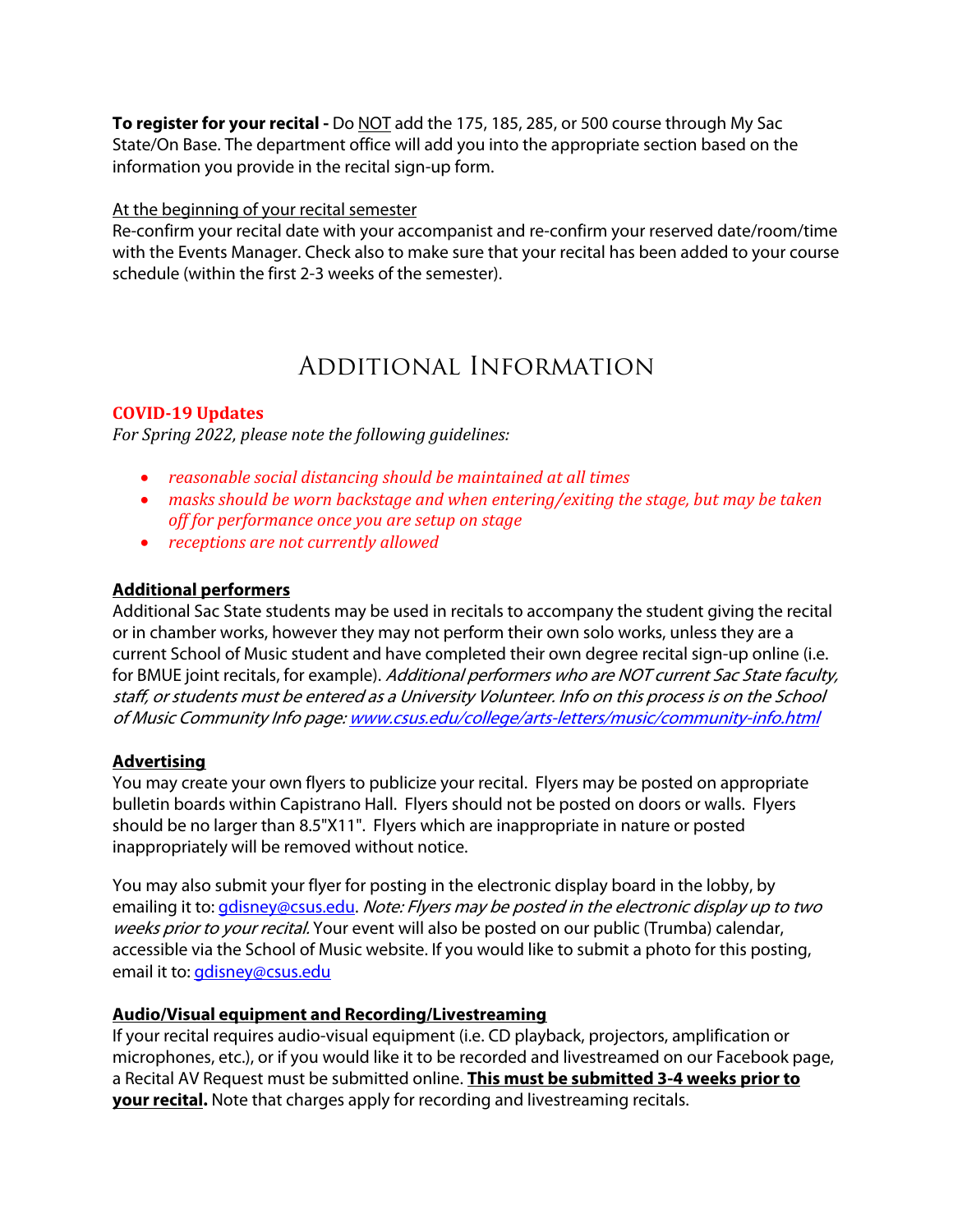The Recital AV Request link and the payment form for service charges is in the Degree Recitals [section of the Student Resources page of our website at: www.csus.edu/college/arts](http://www.csus.edu/college/arts-letters/music/student-resources.html)letters[/music/student-resources.html](http://www.csus.edu/college/arts-letters/music/student-resources.html) (payment forms are also available in the wall rack under the clock on the 1st floor of Capistrano, north end of building). Payments must be made at least two weeks prior to your recital.

You should receive a confirmation from the AV staff within 3 business days of submitting the Recital AV Request. If you do not receive this, please contact Glenn at: [gdisney@csus.edu](mailto:gdisney@csus.edu?subject=Recital AV confirmation)

# **Canceling/Rescheduling**

To cancel a recital date, notify the Events Manager at least one week prior to your recital date. It is the student's responsibility to notify their applied instructor and accompanist before canceling a recital.

Rescheduling your recital for a different date in the same semester will be subject to availability, and requires approval of the Events Manager, your applied instructor, and accompanist (if applicable). Rescheduling for another semester requires following the regular recital sign-up schedule for that semester.

# **Late sign-ups**

If you have missed the posted deadline to sign up for your recital, late sign-ups under extreme circumstances may be permitted up *until the first day of class* of the semester you wish to give a recital, pending venue availability. Please submit a one-page appeal outlining your circumstances to the Director of the School of Music. If you also wish to use a staff accompanist, include this info in the appeal.

The Director will review your request and get back to you as soon as possible. If your appeal is denied, you will need to sign up for a recital in the following semester. If your appeal is approved and you're requesting a staff accompanist, the Director and the accompanist in question will then decide whether or not you may be accommodated. If your appeal to use a staff accompanist is denied, then you will be responsible for supplying your own accompanist at your own expense.

# **Non-degree recitals**

Non-degree recitals are defined as any student recital that is not required for the student's program of study. These types of recitals are not offered by the School of Music.

# **Parking**

The University is transitioning to virtual permits, effective Fall 2021. Parking enforcement uses scanners that 'read' license plates to enforce parking in all University lots and garages.

Permits for guests will be available through a scannable QR code in the lobby of Capistrano, starting one hour prior to your recital time. Web links will also be listed on the public calendar (Trumba) posting for your recital on the morning of the event.

Scanning the QR code or using the weblink will take guests to a UTAPS site. Guests should use the Guest Login (or Guest Signup if they have never created a parking account). They will need their vehicle license plate number, and make sure that the "valid date" is the correct date for the concert.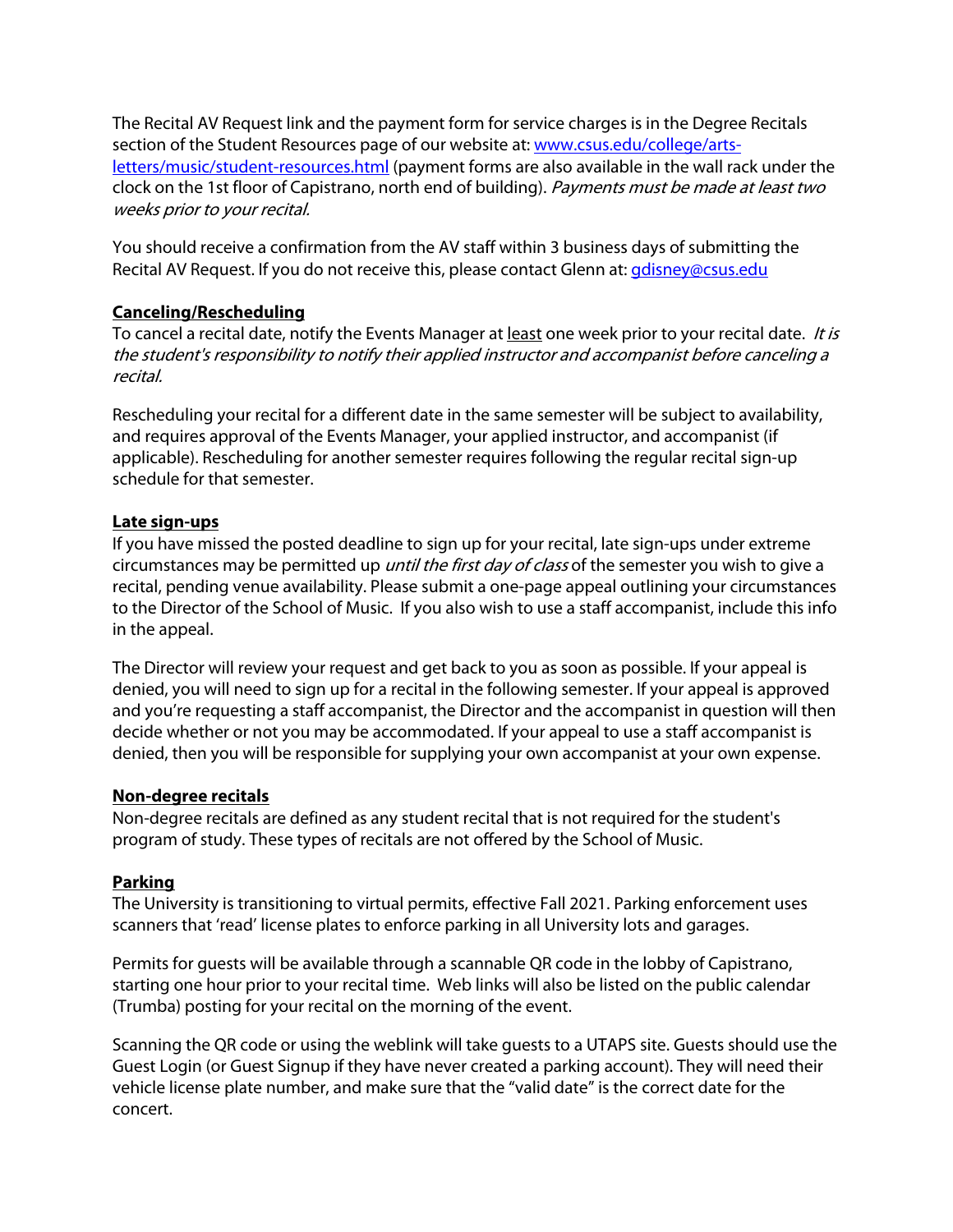#### **Pianos/Prepared Pianos**

Pianos for accompanists are supplied in each performance space. For Piano Majors: you may select from the available pianos in the Capistrano Concert Hall for recitals in that room. This may be notated in the Notes section of the online request form, or you may select the piano closer to your recital date (let the Events Manager know, no less than three business days before your recital, which piano you want).

"Prepared piano" pieces and most non-traditional performing techniques may not be performed on our 9-foot concert grands. Consult with the Piano Technician (Room 153) at least two weeks prior to your recital so the appropriate piano may be selected.

## **Programs**

Begin typing up your program at *least* a week prior to your recital. Type your program information in the body of an email or as a Microsoft Word attachment, and once your applied teacher has seen it and approved the content and program order, email it to: **[gdisney@csus.edu](mailto:gdisney@csus.edu?subject=Recital program)**

Your program info must be emailed no later than 3 business days prior to your recital. Make sure you include all pieces, movements, composers, dates, and additional performers. Don't forget to include an intermission if applicable. Do not worry about formatting the layout. If you intend to have program notes or song translations, you may submit these as well, either by email (preferred) or in a print-ready hard copy. (You may also print your own).

If you or your applied teacher would like to further review your program prior to printing, contact Glenn via the email above to arrange to have a formatted copy emailed to you or printed out for pickup.

If you have any changes or corrections to your submitted program info, notify the Events Manager in writing (via email). **Changes/corrections must be submitted no later than 8am the day of your recital.**

In addition to printing hard copies of programs for live recitals, programs will be posted as a PDF [on our Student Resources page at: www.csus.edu/college/arts-letters/music/student](http://www.csus.edu/college/arts-letters/music/student-resources.html)resources.[html.](http://www.csus.edu/college/arts-letters/music/student-resources.html) 

#### **Receptions**

Receptions are currently not offered due to Covid-19 restrictions.

# **Rehearsals**

Students may sign up for rooms and times to hold rehearsals in the performance halls or classrooms, if desired. Rehearsal time in Room 151 or the Capistrano Concert Hall may be limited to a maximum of 6 hours per recital, or 8 hours for pianists, and all rehearsal times/rooms are subject to room availability. Requests must be submitted no less than three days prior to the desired day/time, via email to[: gdisney@csus.edu.](mailto:gdisney@csus.edu?subject=Recital rehearsal)

#### **Setup/Sound Check**

Generally, the Concert Hall or 151will be reserved one hour prior to your recital time on the day of your recital for the purpose of setup, warmup, and/or brief sound checks. *If you need an earlier* setup time, you can request a time in the "Additional Notes" section of the online recital request